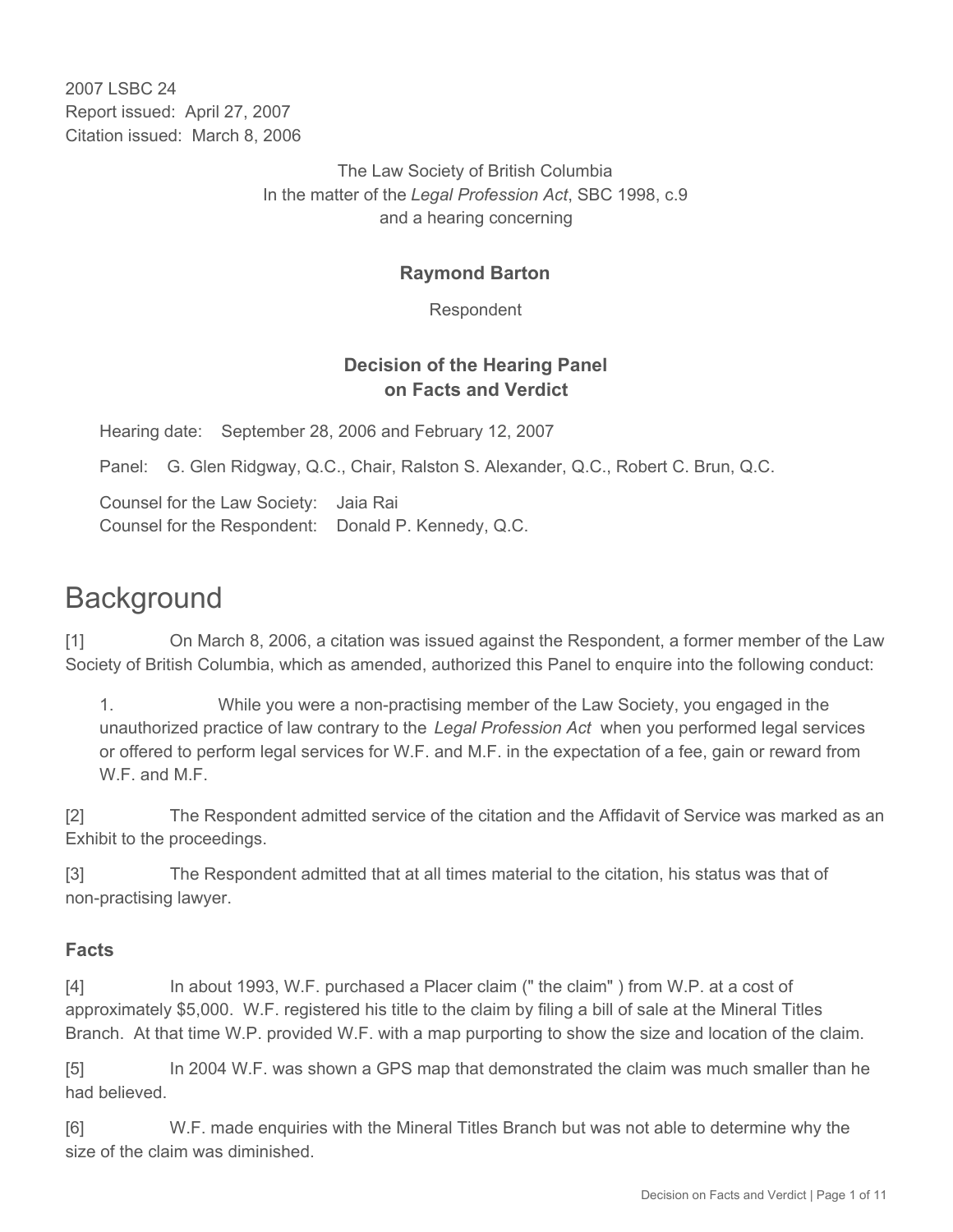[7] W.F. said that he was advised at that time by W.P. and one other individual to see the Respondent about the claim. W.F. said that these individuals told him that the Respondent was a lawyer.

[8] W.F. testified that he first went to see the Respondent because he understood that he was a lawyer.

[9] W.F. testified that he went to see the Respondent " . . .to see if he could look into it and see why they took a big chunk of our claim out. What were the grounds for taking it out?"

[10] W.F. testified that he first met the Respondent in late June or July of 2004. Only W.F. and the Respondent were present at the first meeting.

[11] Following the first meeting, there were a number of further meetings, some of which were also attended by M.F., the spouse of W.F. According to W.F., at their first meeting he had a discussion with the Respondent about payment for services. His evidence in chief was as follows:

Q Did you have any discussions with him at that meeting about paying him for his services?

A Well, I asked him how much to pay him and he says, " Well, I can't - - I'm not in a position to charge you," he said. He said in a week or so, he should be reinstated, and it would be different then. So I just offered to give him \$100 for his work.

Chair: Did you offer it to him or did you give it to him?

A I gave it to him. Offered it to him, yeah.

Q Did he give you a receipt for the \$100?

A No, that's what he said he couldn't, because he wasn't in a position at that time to give us one.

[12] Counsel for the Law Society also asked W.F. if the Respondent ever told him that he wasn't giving legal advice. To that question W.F. responded:

A He wasn't giving me legal advice. The way I look at it, what he was doing was something I'd asked him to do.

[13] There was some dispute over exactly how much was paid to the Respondent. According to W.F., he gave the Respondent \$100 at their first meeting. He testified that, by the end of the summer, he had given him \$750. He did not get receipts for these payments. According to W.F., the Respondent later said that it might be possible to resolve matters by having a computer analysis done to establish the proper size and location of the claim. W.F. was told that he should send \$1,200 to the Respondent to pay the cost of having the data put into the computer. A few days after the \$1,200 amount was sent to the Respondent, the Respondent told W.F. that the computer specialist declined to run this information through the computer program.

[14] Following this development, W.F. decided that the dispute was becoming too involved, and he delivered a note to the Respondent asking him to " drop it" . In cross-examination W.F. said that he ultimately decided to drop the matter because, " It just seemed to me at the time we were heading up the wrong road."

[15] At a later date, W.F. asked the Respondent for an accounting as to the amount of money paid, but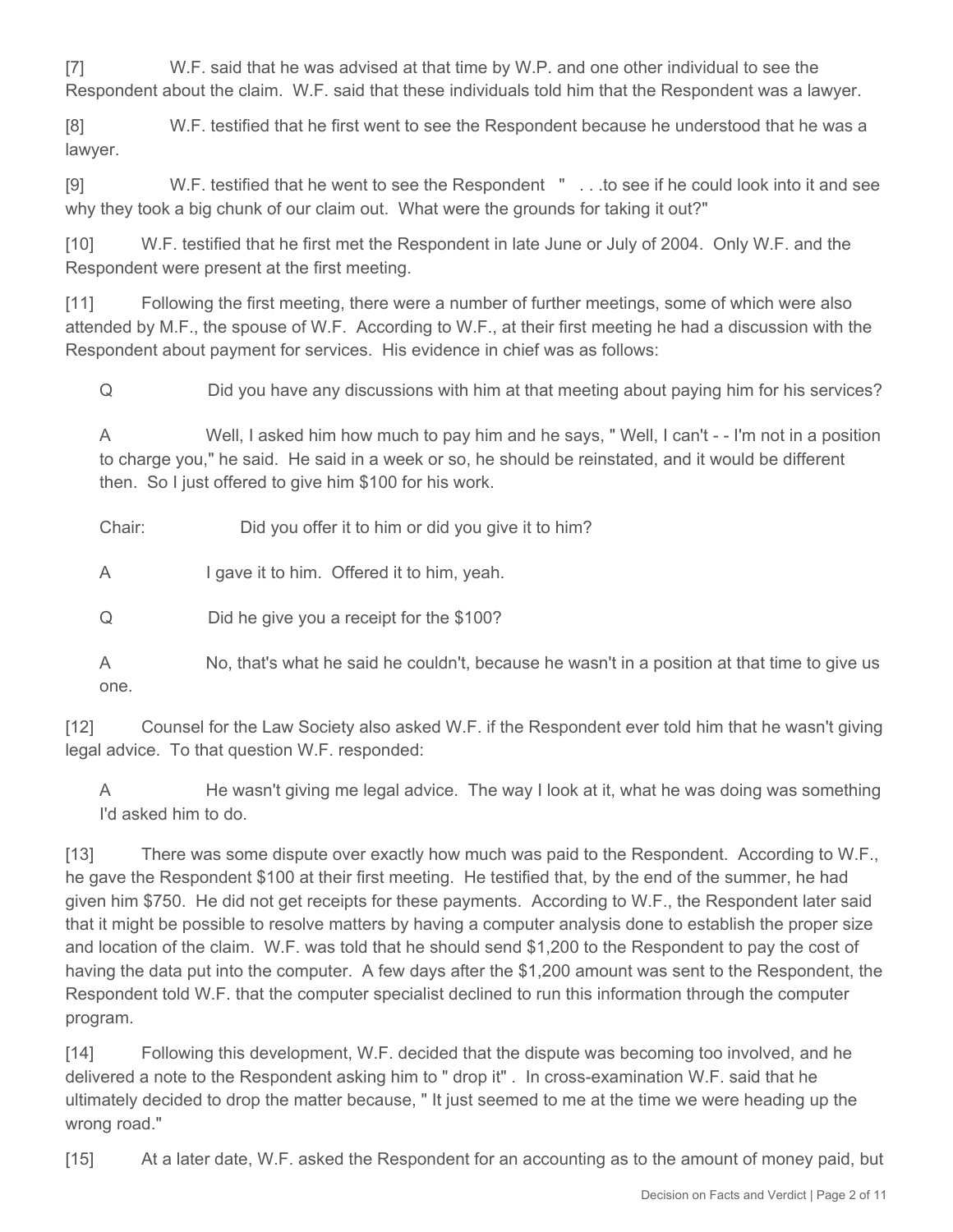he was never provided with one.

[16] When specifically questioned about the payments for services, W.F. said that the first \$100 that he gave to the Respondent was in the nature of a payment for a favour. W.F. said that later, when he made further payments, he took it that the Respondent had been reinstated. W.F. felt that at some point he stopped paying for a favour and started paying for services. He agreed however that the Respondent never told him that he had been reinstated.

[17] W.F. testified that the Respondent told him that he was going to retain the services of Mr. M. to conduct enquiries as to the proper boundaries of the claim. In cross-examination W.F. testified as follows:

Q Here's what I'm going to suggest to you. The way this was, was that he didn't - - he said he couldn't take money for his legal work, right, until he was reinstated. Is that right?

| $\overline{A}$ | Yeah.                                                                                      |  |  |
|----------------|--------------------------------------------------------------------------------------------|--|--|
| Q              | But he could take money for the work he was doing that wasn't legal work?                  |  |  |
| A              | Well, I wouldn't know that.                                                                |  |  |
| Q              | You knew he was paying Mr. M., didn't you?                                                 |  |  |
| $\overline{A}$ | Was that illegal?                                                                          |  |  |
| Q<br>right?    | You knew that Mr. M. was going out to the site and looking it over, right, and checking it |  |  |
| $\overline{A}$ | Yeah.                                                                                      |  |  |
| Q              | And you didn't think that was legal work?                                                  |  |  |

A Well, I just didn't think either way. He was handling it so, you know, you're doing it that way. Do it that way.

[18] M.F., the spouse of W.F., also gave evidence. She testified that she was present with W.F. on some occasions when he met with the Respondent. When asked in chief about W.F.' s dealings with the Respondent she stated:

Q Can you tell me about the nature of the conversations that your husband and you had with the Respondent in the meetings where you were present?

A Well, the reason my husband went to see him was to see if he could find out legally why the Wayside took the corner out of his claim, or the fellow that did the GPS took it out, and why it was recorded in the Mining Office that way. And then, if he could, to find out how we could go about getting it reinstated.

[19] M.F. testified that her husband went to the Respondent because, " We felt we needed a lawyer and Mr. Barton was recommended to us" .

[20] The Respondent called Mr. M. to give evidence. Mr. M. testified that he prepared a preliminary report wherein he concluded that, as a result of an error that occurred in 1993, the size of the claim had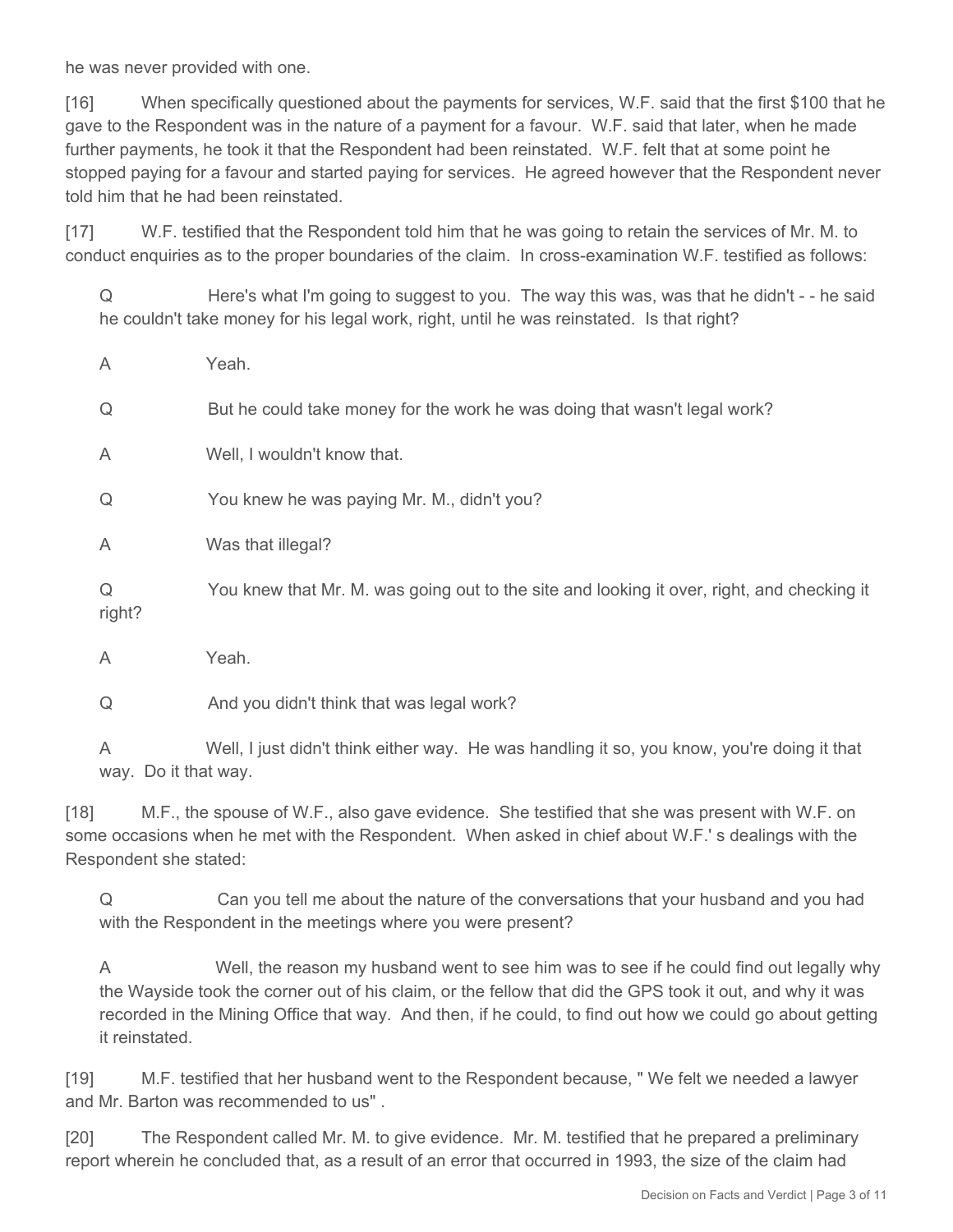been diminished. In that year W.P. had incorrectly re-staked the claim, at which time he over-staked other peoples property and also did not include all of the existing property in the claim. Consequently, when W.P. sold the claim to W.F. the map that purported to describe the size of the claim was incorrect.

[21] Mr. M. concluded that, given the nature of the problem, it was too late for W.F. to do anything about it with the Mineral Titles Branch.

[22] Mr. M. testified that he had been present at some of the meetings between the Respondent and W.F. Mr. M. testified:

Q And what can you say about the Respondent discussing his predicament with the Law Society to W.F.?

A Well, I told him that he can't - - that Ray Barton cannot practise law because - - I use the term sheepskin, which is a university degree or whatever you call it. He's got no sheepskin, so he can't practise law.

Q Did the Respondent say that?

A Yeah. He told Mrs. and Mr. F. and myself that he - - you know, I said I heard rumours of it and he said, " Yes, I do not have my ticket," or whatever.

[23] Mr. M. also testified that he heard the Respondent tell W.F. and M.F. that "I'm not a lawyer."

[24] Mr. M. was questioned on the draft report that he prepared at the request of the Respondent. Mr. M. testified that he prepared the report and the Respondent had nothing to do with it. Curiously, however, the report indicated that it was " Submitted by Raymond Barton." Mr. M. said he put that in the report because at the time he was living at the Billy Barker Hotel and that he did not have a permanent address. On page 3 of the report, Mr. M. stated that he had written " Submitted by Raymond Barton, B.A. LLB" , because he had taken that off one of the Respondent's business cards. Mr. M. said that the reference " Attention: Raymond Barton, Lawyer" on page 7 of the report was also his error. He said at the time he prepared the report he knew that the Respondent was not a lawyer and that he had simply " screwed up there."

[25] The Panel heard evidence from T.M., who is the common-law spouse of the Respondent. She testified that on one occasion she had been at the Respondent's residence when she overheard a conversation between W.F. and the Respondent. She said she only heard portions of the conversation. She specifically recalled hearing the Respondent explain to W.F. that he would have Mr. M. carry out some research and prepare a report. She said the Respondent told W.F. that he was a non-practising lawyer. She also heard the Respondent say to W.F. that they should take " one step at a time" . She did not hear any discussion about fees. She believed this conversation took place approximately two summers ago.

[26] The Respondent also gave evidence. He testified he had been called to the Bar in Manitoba in 1977 and to the British Columbia Bar in 1983. He became a non-practising member on December 31, 2003.

[27] The Respondent said that Mr. and Mrs. F. came to see him at his residence. They had been referred by a former client, W.P. The Respondent said that W.F. indicated that he thought he needed a lawyer. The Respondent said he told W.F. that he was getting ahead of himself. He suggested first they needed someone like Mr. M. to investigate the matter. At that point, the Respondent said he told W.F. that he was a non-practising lawyer. He said that he told W.F. that, by the time Mr. M. got through his enquiries,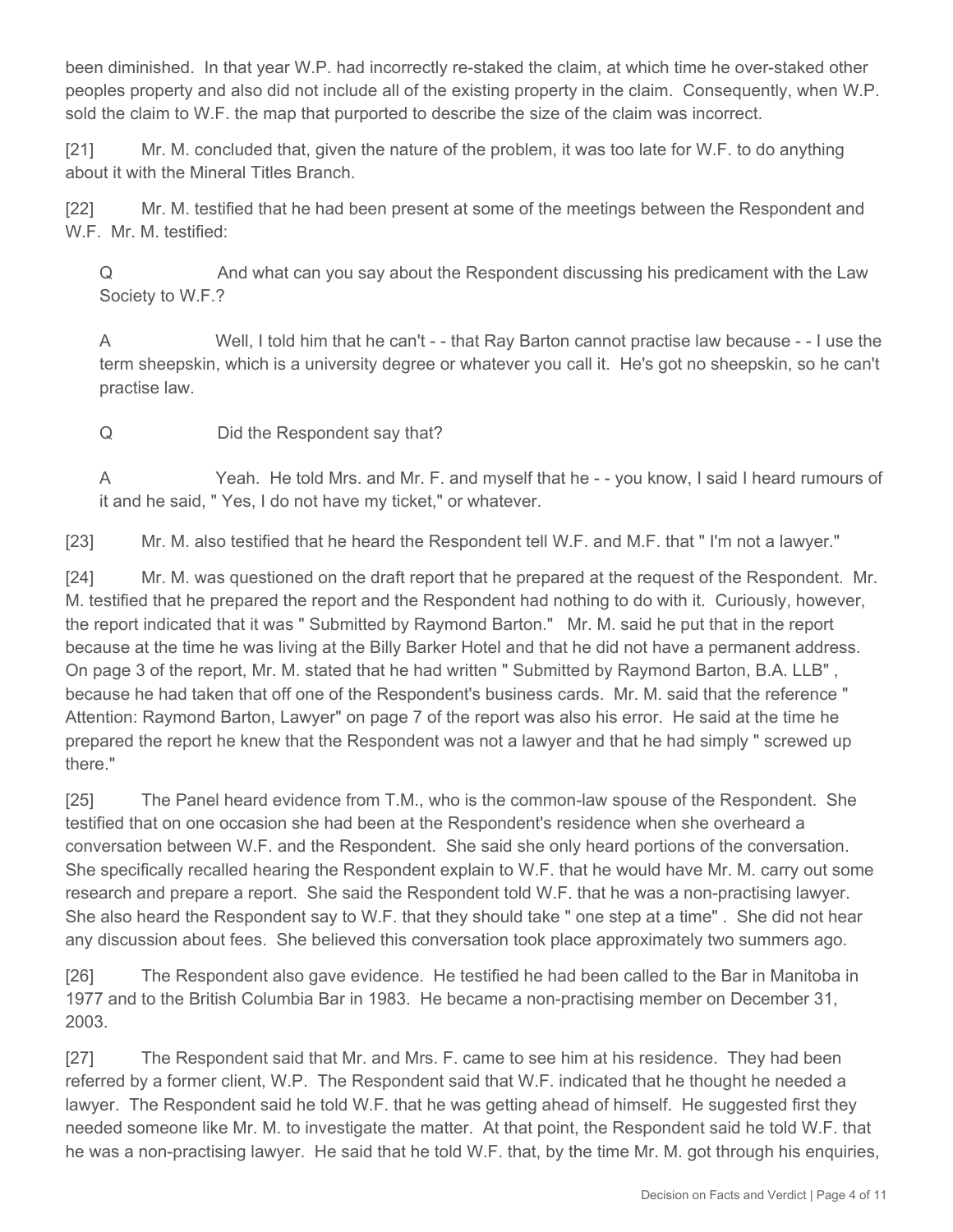he would likely have been reinstated. He told W.F. that, while he could do the work on a pro bono basis, this was not a pro bono case.

[28] While W.F. had testified that he had paid \$1,950 to the Respondent, the Respondent thought that he had actually received only \$1,700, including the \$1,200 for the computer determination. The Respondent said that he did not believe he was providing legal advice, but rather, was providing mining advice. The Respondent said that, although W.F. had requested an accounting, he did not mail it to him since he had thought that W.F. would drop by his residence to pick it up. The Respondent said in cross-examination that he had considered at the time whether what he was doing was the practice of law, but he determined in his own mind that it was not. The Respondent agreed that the first step in the process was to discover the facts so that he could then tell W.F. his options. It was for this reason, he said, he asked Mr. M. to try to determine the exact location of the claim. The Respondent said that W.F. threw in the towel before he was advised of his options.

[29] The Respondent agreed that he suggested to W.F. that a meeting might take place between W.F. and W.P. to try to work things out.

[30] When asked about the fees paid to Mr. M., the Respondent said he thought he had given him \$500 for the report, while Mr. M. said he had only received \$150.

[31] While there is some uncertainty as to exactly how much money W.F. paid to the Respondent and how much the Respondent paid to Mr. M., the Respondent agreed that he kept all of the funds received except for the \$150 to \$500 that he paid to Mr. M. When asked what he had done to earn the money that he kept, the Respondent said he had the expertise to hire Mr. M., and he knew how to motivate him to do a proper assessment. The Respondent suggested that Mr. M. was a " highway staker" , which he explained means that he is someone who cheats.

[32] The Respondent testified that he told W.F. that he was not doing legal work. The Respondent also testified that he believed that, by the time legal work would be required, he would have been reinstated. The Respondent was cross-examined on the conditions set by the Law Society prior to these events that he had to meet before he could be reinstated. The Respondent said that he believed that he had satisfied those requirements by June or July of 2004, and that he would be reinstated shortly after that.

[33] The Respondent testified that he had wanted to provide an accounting to W.F. on the fees, but he believed that W.F. would simply come and pick this up. Later, he asked the Law Society for W.F.' s address so he could send the accounting, but he said he was told that they would not provide this information to him. In the result, he never supplied an accounting to W.F.

[34] The Respondent said that it was agreed at his last meeting with W.F. that the \$1,200 that had received from W.F. for the computer assessment could instead be applied to his bill. He maintained that none of the work that he had done was " legal work" . When asked why he kept all the funds he said he was short of cash and needed the money.

#### **Law**

## **The Scope of the Hearing**

#### [35] The *Legal Profession Act*, SBC 1998, c. 9, s. 38(4) provides:

**Discipline hearings**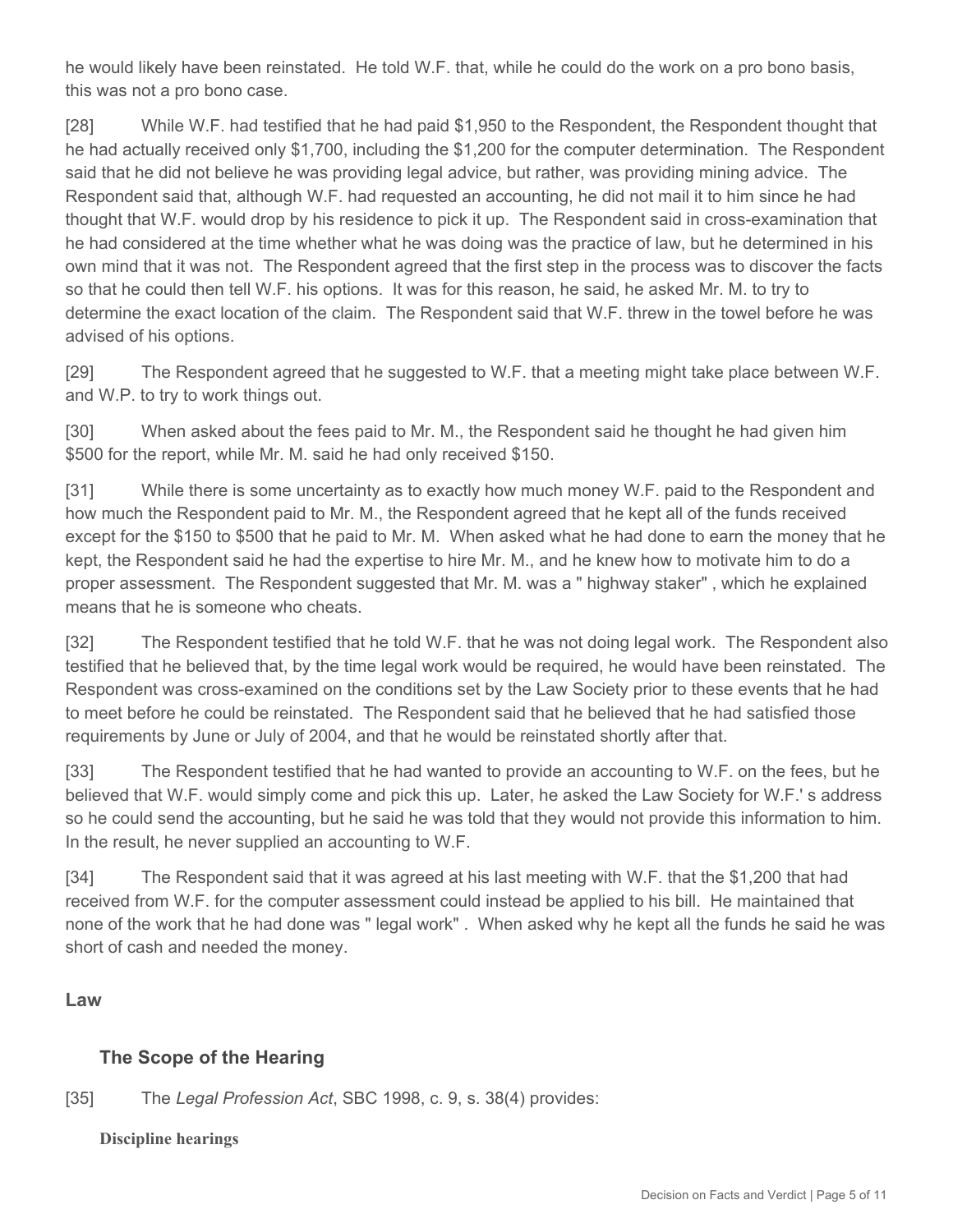| 38       |     |     | (1)             | This section applies to the hearing of a citation.                                                                                                                                                   |
|----------|-----|-----|-----------------|------------------------------------------------------------------------------------------------------------------------------------------------------------------------------------------------------|
| $\cdots$ |     |     |                 |                                                                                                                                                                                                      |
|          | (4) |     |                 | After a hearing, a panel must do one of the following:                                                                                                                                               |
|          |     | (a) |                 | dismiss the citation;                                                                                                                                                                                |
|          |     | (b) |                 | determine that the respondent has committed one or more of the following:                                                                                                                            |
|          |     |     | (i)             | professional misconduct:                                                                                                                                                                             |
|          |     |     | (ii)            | conduct unbecoming a lawyer;                                                                                                                                                                         |
|          |     |     | (iii)           | a breach of this Act or the rules;                                                                                                                                                                   |
|          |     |     | (iv)<br>lawyer; | incompetent performance of duties undertaken in the capacity of a                                                                                                                                    |
|          |     |     | (v)             | if the respondent is not a member, conduct that would, if the respondent<br>were a member, constitute professional misconduct, conduct unbecoming a lawyer, or a<br>breach of this Act or the rules: |

(c) make any other disposition of the citation that it considers proper. (underlining added)

[36] The circumstances alleged in this citation require the Panel to consider s. 38(4)(a) and (b)(i), (iii) and (v).

## **The Practice of Law**

[37] Section 1 of the *Legal Profession Act* defines the practice of law in this way:

#### **Definitions**

**" practice of law"** includes

- (a) appearing as counsel or advocate,
- (b) drawing, revising or settling
	- (i) a petition, memorandum, notice of articles or articles under the *Business*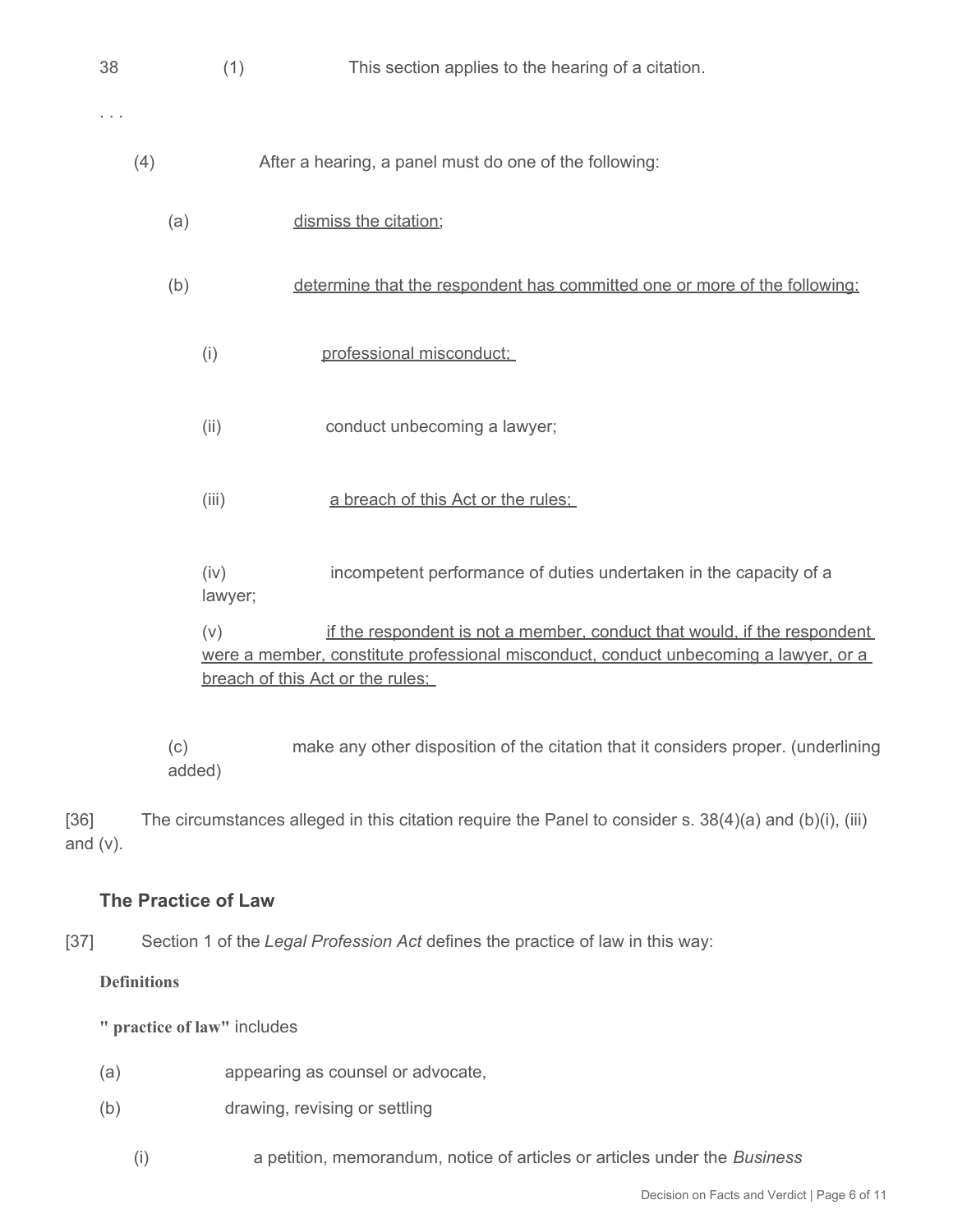*Corporations Act,* or an application, statement, affidavit, minute, resolution, bylaw or other document relating to the incorporation, registration, organization, reorganization, dissolution or winding up of a corporate body,

(ii) a document for use in a proceeding, judicial or extrajudicial,

(iii) a will, deed of settlement, trust deed, power of attorney or a document relating to a probate or letters of administration or the estate of a deceased person,

(iv) a document relating in any way to a proceeding under a statute of Canada or British Columbia, or

(v) an instrument relating to real or personal estate that is intended, permitted or required to be registered, recorded or filed in a registry or other public office,

(c) doing an act or negotiating in any way for the settlement of, or settling, a claim or demand for damages,

(d) agreeing to place at the disposal of another person the services of a lawyer,

(e) giving legal advice,

(f) making an offer to do anything referred to in paragraphs (a) to (e), and

(g) making a representation by a person that he or she is qualified or entitled to do anything referred to in paragraphs (a) to (e),

#### but does not include

(h) any of those acts if not performed for or in the expectation of a fee, gain or reward, direct or indirect, from the person for whom the acts are performed,

(i) the drawing, revising or settling of an instrument by a public officer in the course of the officer's duty,

(j) the lawful practice of a notary public,

(k) the usual business carried on by an insurance adjuster who is licensed under Division 2 of Part 6 of the *Financial Institutions Act,* or

(l) agreeing to do something referred to in paragraph (d), if the agreement is made under a prepaid legal services plan or other liability insurance program.

#### [38] Section 15(1) provides:

#### **Authority to practise law**

15(1) No person, other than a practising lawyer, is permitted to engage in the practice of law, except

(a) a person who is an individual party to a proceeding acting without counsel solely on his or her own behalf,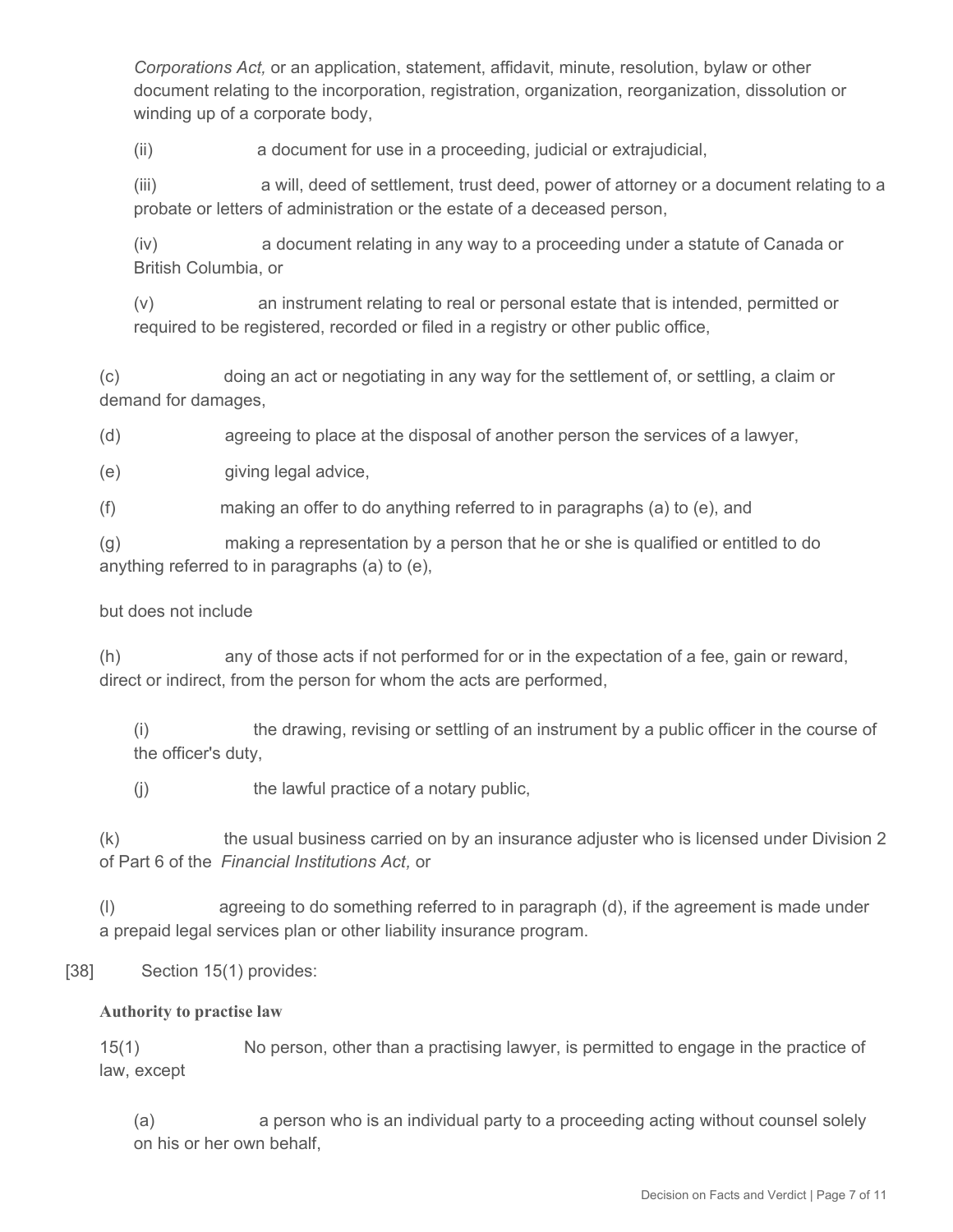(b) as permitted by the *Court Agent Act,*

(c) an articled student, to the extent permitted by the benchers,

(d) an individual or articled student referred to in section 12 of the *Legal Services Society Act,* to the extent permitted under that Act,

(e) a lawyer of another jurisdiction permitted to practise law in British Columbia under section 16 (2) (a), to the extent permitted under that section, and

(f) a practitioner of foreign law holding a permit under section 17 (1) (a), to the extent permitted under that section.

[39] Section 85 provides in part:

#### **Enforcement**

85(1) A person commits an offence if the person

(a) contravenes section 15, ...

[40] In argument counsel for the Law Society referred the Panel to the definition of the " Practice of law" contained in *Black's Law Dictionary* (6th Edition). That definition provides as follows:

The rendition of services requiring the knowledge and the application of legal principles and technique to serve the interests of another with his consent. *R.J. Edwards, Inc. v. R.L. Hert*, Okl., 504 P.2d 407, 416. It is not limited to appearing in court, or advising and performing of services in the conduct of the various shapes of litigation, but embraces the preparation of pleadings, and other papers incident to actions and special proceedings, and in larger sense includes legal advice and counsel and preparation of legal instruments by which legal rights and obligations are established. *Washington State Bar Ass'n v. Great Western Union Federal Sav. and Loan Ass'n*, 91 Wash.2d 48, 586 P.2d 870. A person engages in the " practice of law" by maintaining an office where he is held out to be an attorney, using a letterhead describing himself as an attorney, counseling clients in legal matters, negotiating with opposing counsel and pending litigation, and fixing and collecting fees for services rendered by his associate. *State v. Schumacher*, 214 Kan. 1, 519 P.2d 1116, 1127. (underlining added)

[41] We were directed by counsel for the Law Society to the " Definition of the Practice of Law" approved by the Washington State Supreme Court on September 1, 2001. The " Definition of the Practice of Law" therein:

**(a) General Definition:** The practice of law is the application of legal principles and judgment with regard to the circumstances or objectives of another entity or person(s) which require the knowledge and skill of a person trained in the law. This includes but is not limited to:

(1) Giving advice or counsel to others as to their legal rights or the rights or responsibilities of others for fees or other consideration.

(2) Selection, drafting, or completion of legal documents or agreements which affect the legal rights of an entity or person(s).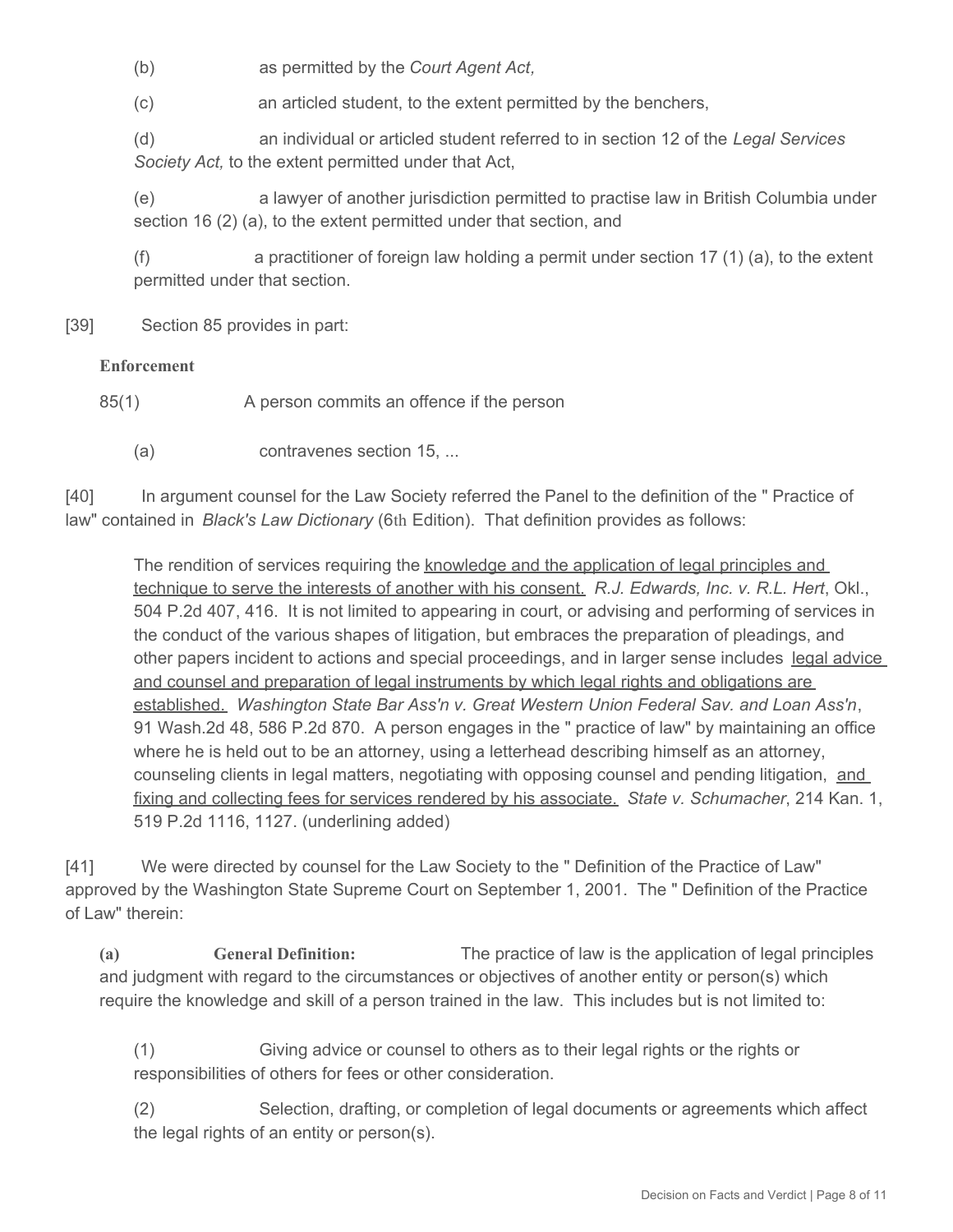(3) Representation of another entity or person(s) in a court, or in a formal administrative adjudicative proceeding or other formal dispute resolution process or in an administrative adjudicative proceeding in which legal pleadings are filed or a record is established as the basis for judicial review.

(4) Negotiation of legal rights or responsibilities on behalf of another entity or person(s).

[42] In the *Code of Professional Conduct* prepared by the Canadian Bar Association in 2004, chapter XVII, the following commentary is provided:

## *Commentary*

## Guiding Principles

1. Statutory provisions against the practice of law by unauthorized persons are for the protection of the public. Unauthorized persons may have technical or personal ability, but they are immune from control, regulation and, in the case of misconduct, from discipline by any governing body. Their competence and integrity have not been vouched for by an independent body representative of the legal profession. Moreover, the client of a lawyer who is authorized to practise has the protection and benefit of the solicitor-client privilege, the lawyer's duty of secrecy, the professional standards of care that the law requires of lawyers, as well as the authority that courts exercise over them. Other safeguards include group professional liability insurance, rights with respect to the taxation of bills, rules respecting trust monies, and requirements for the maintenance of compensation funds.

## Suspended or Disbarred Persons

2. The lawyer should not, without the approval of the governing body, employ in any capacity having to do with the practice of law (a) a lawyer who is under suspension as a result of disciplinary proceedings, or (b) a person who has been disbarred as a lawyer or has been permitted to resign while facing disciplinary proceedings and has not be reinstated.

[43] The combined effect of sections 1, 15 and 85 of the *Legal Profession Act*, cited above, is that the Law Society of British Columbia has the responsibility under the *Act* to take action against non-lawyers who illegally offer legal services or misrepresent themselves as lawyers. This responsibility exists for the protection of the public. In the case of non-practising lawyers, the need for protection of the public remains since those persons will not be subject to the ethical and practice standards or other regulatory requirements of the Law Society of British Columbia, nor will they be required to carry Errors and Omissions insurance or trust protection coverage.

## **The Burden of Proof**

[44] In *Law Society of BC v. Martin*, 2005 LSBC 16, paragraph [137] it is observed:

(a) The onus of proof throughout these proceedings rests on the Law Society to prove the facts necessary to support a finding of professional misconduct.

(b) The standard of proof is higher than the balance of probabilities but less than reasonable doubt. The standard is a civil standard but rises in direct proportion to the gravity of the allegation and the seriousness of the consequences.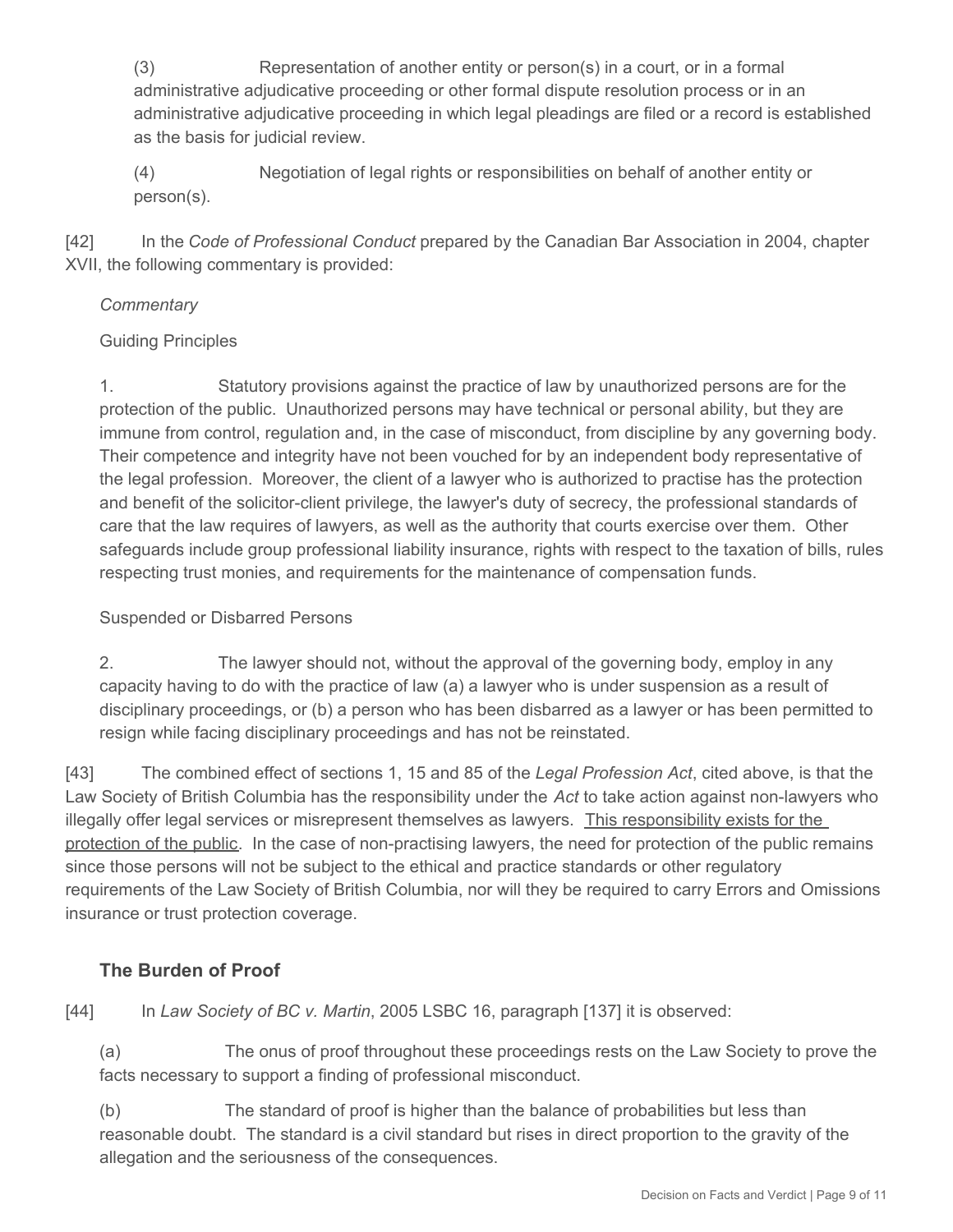[45] The term " professional misconduct" includes conduct that can be described as " dishonourable" or " disgraceful" . In addition, " professional misconduct" is generally defined as " conduct that is contrary to the best interest of the public or the legal profession or harms the standard of the legal profession."

# **Analysis of the Facts**

[46] The evidence clearly establishes that W.F. and M.F. went to the Respondent because they believed he was a lawyer, and they believed they needed the services of a lawyer to assist them. The evidence is also clear that the Respondent told W.F., at their first meeting, that he was not in good standing as a lawyer at that time. W.F. says that the Respondent told him that he expected to be reinstated as a lawyer within one or two weeks of their first meeting. The Respondent confirmed in his evidence that, in the summer of 2004, he had expected that he would be reinstated in short order.

[47] W.F. says that, at their first meeting, the Respondent indicated that he could not be paid for his services until he could be reinstated. As a consequence, W.F. gave the Respondent \$100 at that time as a form of " thank you" and not as payment for legal services. W.F. indicated, however, that, after the first meeting, when he made payments as requested by the Respondent, he understood that, by then, the Respondent had been reinstated. It is clear from the evidence of W.F. that, while the Respondent never actually told him that he had been reinstated, W.F. nonetheless made that assumption.

[48] While Mr. M. confirmed that he heard the Respondent tell W.F. that he was not able to practise law, Mr. M. at the same time prepared his draft report referring to the Respondent as a " lawyer" and to W.F. as the " client" .

# **Did the Respondent Engage in the Unauthorized Practice of Law?**

[49] When the course of dealings between W.F. and the Respondent are viewed as a whole, it is evident that the Respondent was conducting the unauthorized practice of law. W.F. came to the Respondent because he believed him to be a lawyer. While the Respondent properly told him that he was not at that time entitled to practise law, he stated that he expected to be reinstated in the near future. As their relationship continued, W.F. concluded that the Respondent had indeed been reinstated. For this reason he made payment for services.

[50] For his part, the Respondent did what a practising lawyer would do in these circumstances. He told W.F. that it would first be necessary to establish the facts. To do this the Respondent retained Mr. M. to enquire into the status of the claim. Having received the report from Mr. M., the Respondent then discussed with W.F. what he might do to resolve the dispute. At about this time the possibility of a meeting between W.P. and W.F. was discussed. Ultimately, W.F. decided that the case was going down the wrong road, and he decided not to take any further action. It was then agreed that the Respondent would be entitled to retain the net funds remaining for his services. The evidence as to the exact amount retained is unclear since there was no formal accounting. This demonstrates the sort of problem that could be anticipated where one engages in the unregulated practice of law. Funds were received and paid out without proper records being maintained, and there is uncertainty therefore as to exactly what W.F. paid to the Respondent, what the Respondent paid to Mr. M. and what the Respondent retained as fees. This is just one illustration of the risk to the public in these circumstances. Another example of risk is that solicitor-client privilege would not have applied to W.F.' s discussions with the Respondent.

[51] On the evidence, therefore, this Panel finds on the requisite standard set out in *Martin* (supra) that